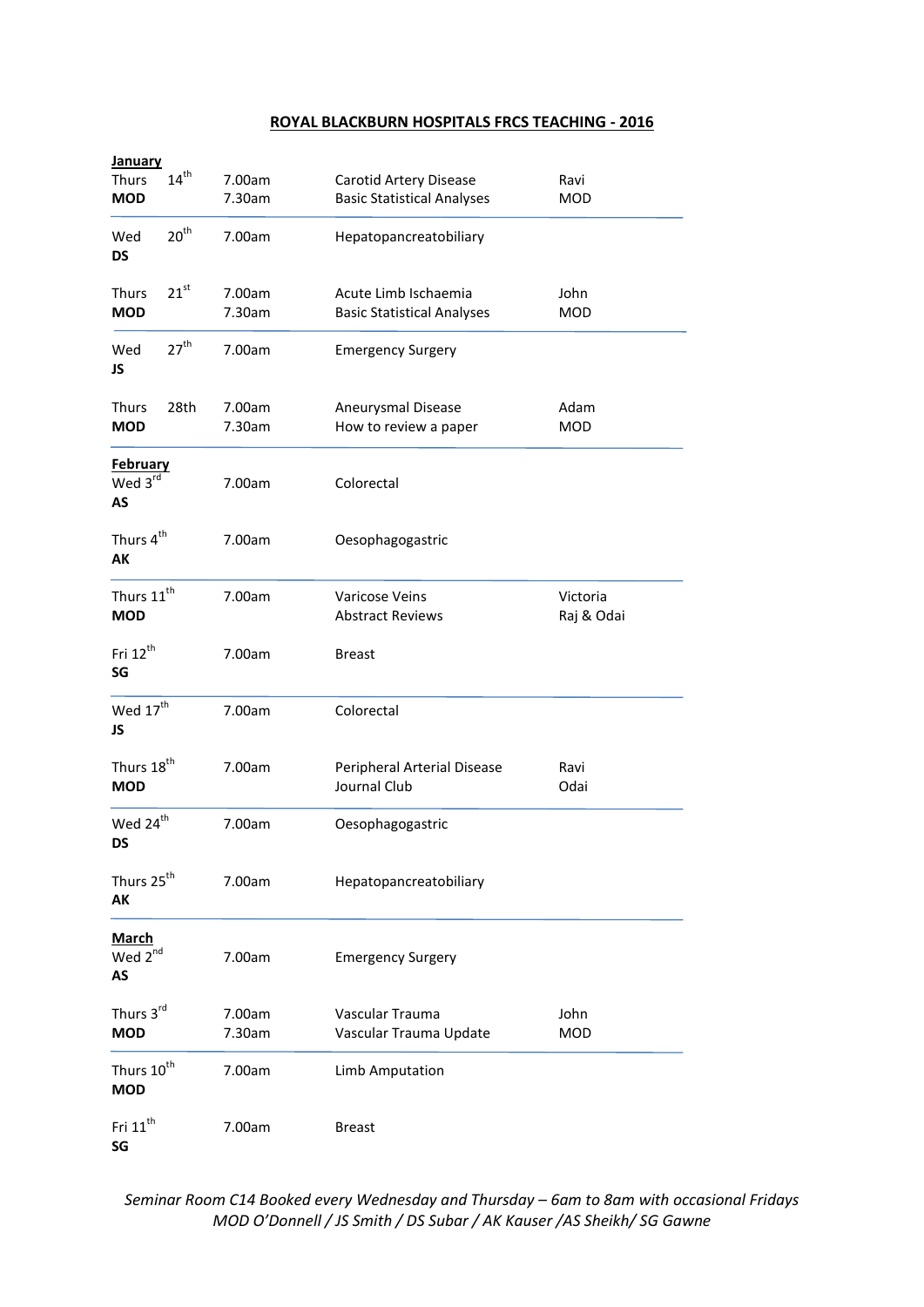| Wed 16 <sup>th</sup><br>JS   | 7.00am | Colorectal                                        |             |
|------------------------------|--------|---------------------------------------------------|-------------|
| Thurs 17 <sup>th</sup><br>DS | 7.00am | Hepatopancreatobiliary                            |             |
| Wed 23rd<br>AS               | 7.00am | Colorectal                                        |             |
| Thurs 24 <sup>th</sup><br>АΚ | 7.00am | Hepatopancreatobiliary                            |             |
| Wed 30 <sup>th</sup><br>MOD  | 7.00am | Limb Swelling - DVT / Lymphoedema<br>Journal Club | Ravi<br>Raj |
| Friday 1st<br>SG             | 7.00am | <b>Breast</b>                                     |             |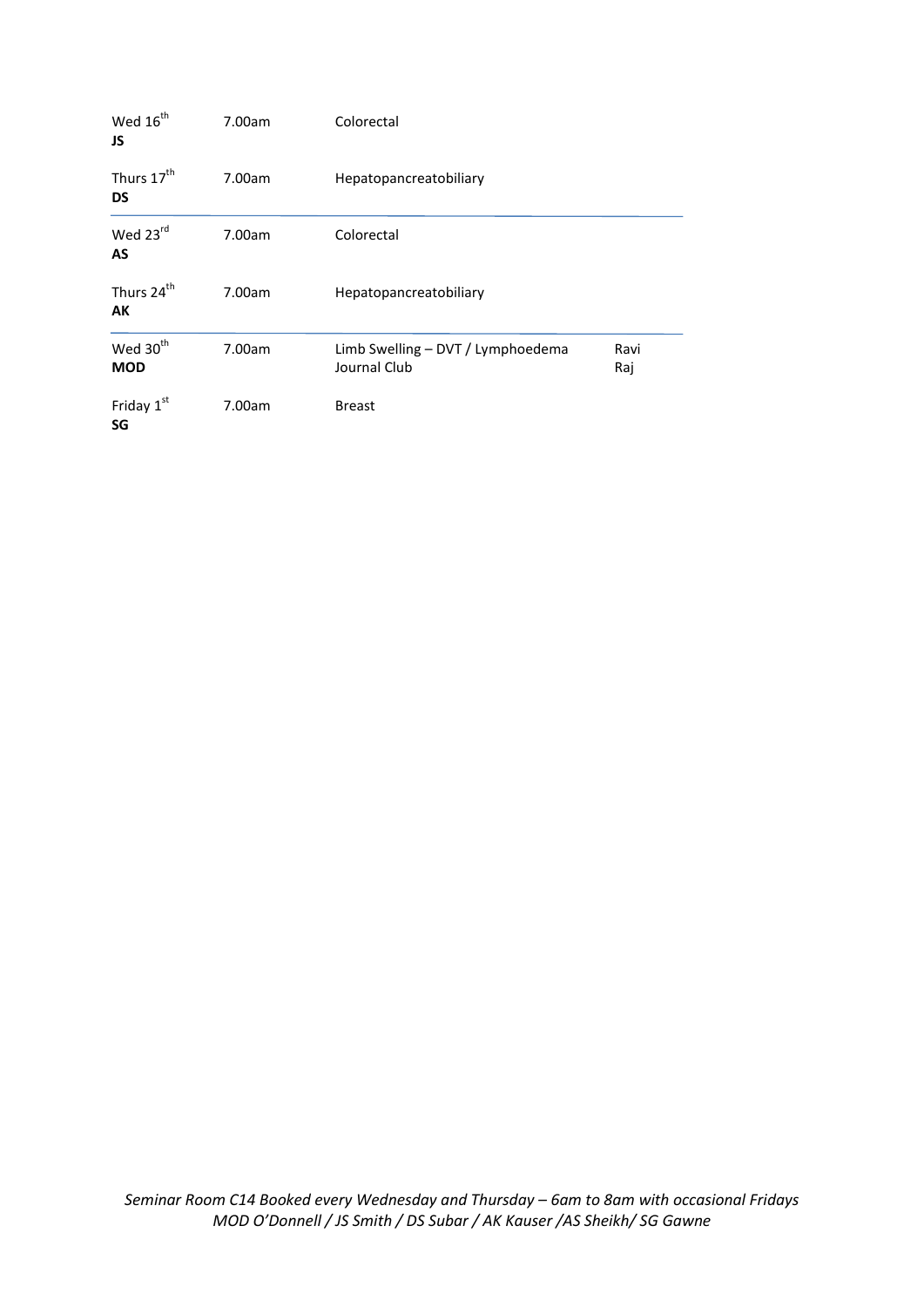### **APRIL 2016**

| Thurs 7 <sup>th</sup>                   | 7.00am | Strike - No Teaching                              |             |
|-----------------------------------------|--------|---------------------------------------------------|-------------|
| Thursday 14 <sup>th</sup><br><b>MOD</b> | 7.00am | Limb Swelling - DVT / Lymphoedema<br>Journal Club | Ravi<br>Raj |
| Fri 22 <sup>nd</sup><br>AS              | 7.00am | Colorectal                                        |             |
| Thurs 28 <sup>th</sup><br>DS            | 7.00am | Oesophagogastric                                  |             |

### **MAY 2016**

| Thurs 5 <sup>th</sup><br><b>AK</b>            | 7.00am | Hepatopancreatobiliary |          |
|-----------------------------------------------|--------|------------------------|----------|
| Fri 13 <sup>th</sup><br>JS                    | 7.00am | Emergency              |          |
| Fri 20 <sup>th</sup><br>SG                    | 7.00am | <b>Breast</b>          |          |
| Thurs 26 <sup>th</sup><br><b>Colin Harris</b> | 7.00am | Endocrine              | One Hour |

### **JUNE 2016**

| Thurs 2 <sup>nd</sup><br><b>MOD</b> | 7.00am | Vascular Revision and Update | One Hour |
|-------------------------------------|--------|------------------------------|----------|
| Fri 10 <sup>th</sup><br>AS          | 7.00am | Emergency                    |          |
| Thurs 16 <sup>th</sup><br>DS        | 7.00am | Hepatopancreatobiliary       |          |
| Thurs 23rd<br>AK                    | 7.00am | Oesophagogastric             |          |

# **JULY 2016**

| Fri 1 <sup>st</sup> July<br>JS       | 7.00am | Colorectal       |  |
|--------------------------------------|--------|------------------|--|
| Fri 8 <sup>th</sup><br>SG            | 7.00am | <b>Breast</b>    |  |
| Thurs 14 <sup>th</sup><br><b>MOD</b> | 7.00am | Academic - Group |  |

*Seminar Room C14 Booked every Wednesday and Thursday – 6am to 8am with occasional Fridays MOD O'Donnell / JS Smith / DS Subar / AK Kauser /AS Sheikh/ SG Gawne*